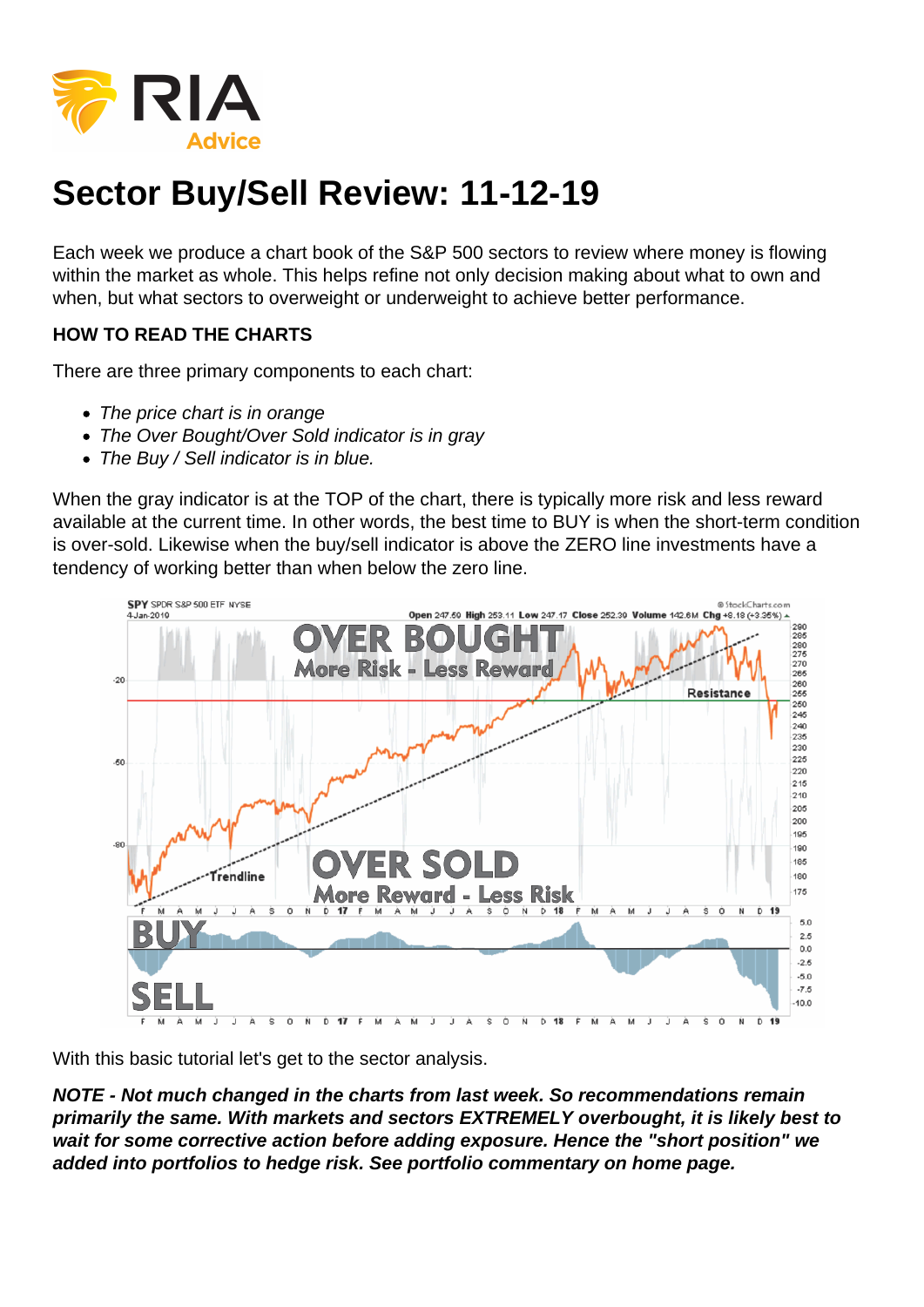- We are continuing to look to increase weighting slightly to Materials particularly since the current "sell signal" has been reversed.
- XLB is extremely overbought short-term so look for a bit of consolidation or pullback, which does not reverse the "buy signal" to add to positions.
- Currently, that pullback level is \$59 to add exposure.
- Short-Term Positioning: Neutral
	- Last Week: Hold current positions with a tighter stop-loss.
	- This Week: Hold current positions with tighter stop-loss
	- Stop-loss adjusted to \$55
- Long-Term Positioning: Bearish

**Communications**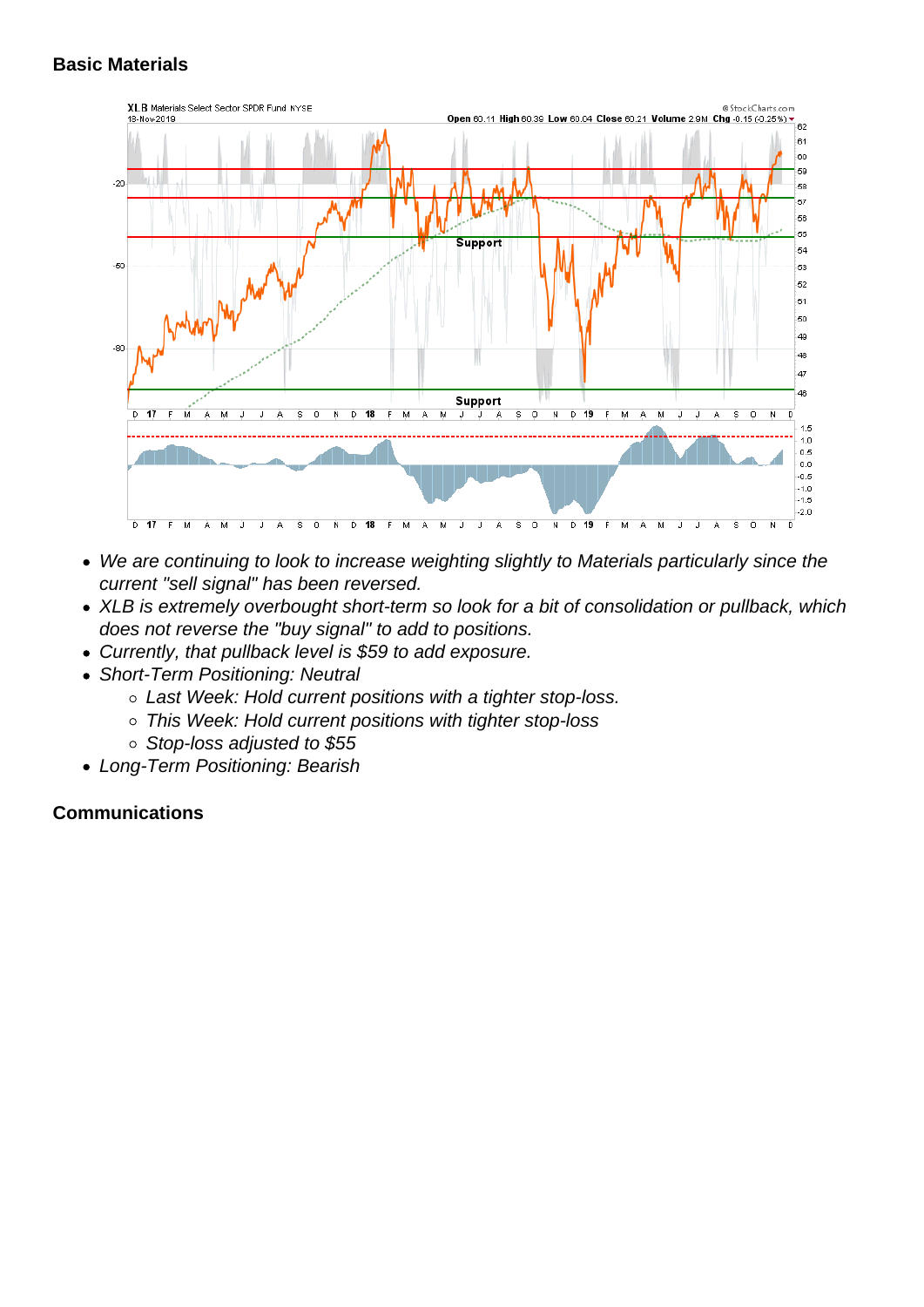- XLC finally broke out to new highs on Monday and joined its brethren technology sector as \$AMZN finally mustered a rally.
- With the reversal of the "sell signal" it should lift the sector higher, but in the short-term XLC is extremely overbought.
- XLC is currently a full-weight in portfolios but should perform better if a year-end advance ensues.
- Short-Term Positioning: Neutral
	- Last Week: Hold trading positions
	- o This Week: Hold trading positions.
	- $\circ$  Stop adjusted to \$47.50
- Long-Term Positioning: Bearish

Energy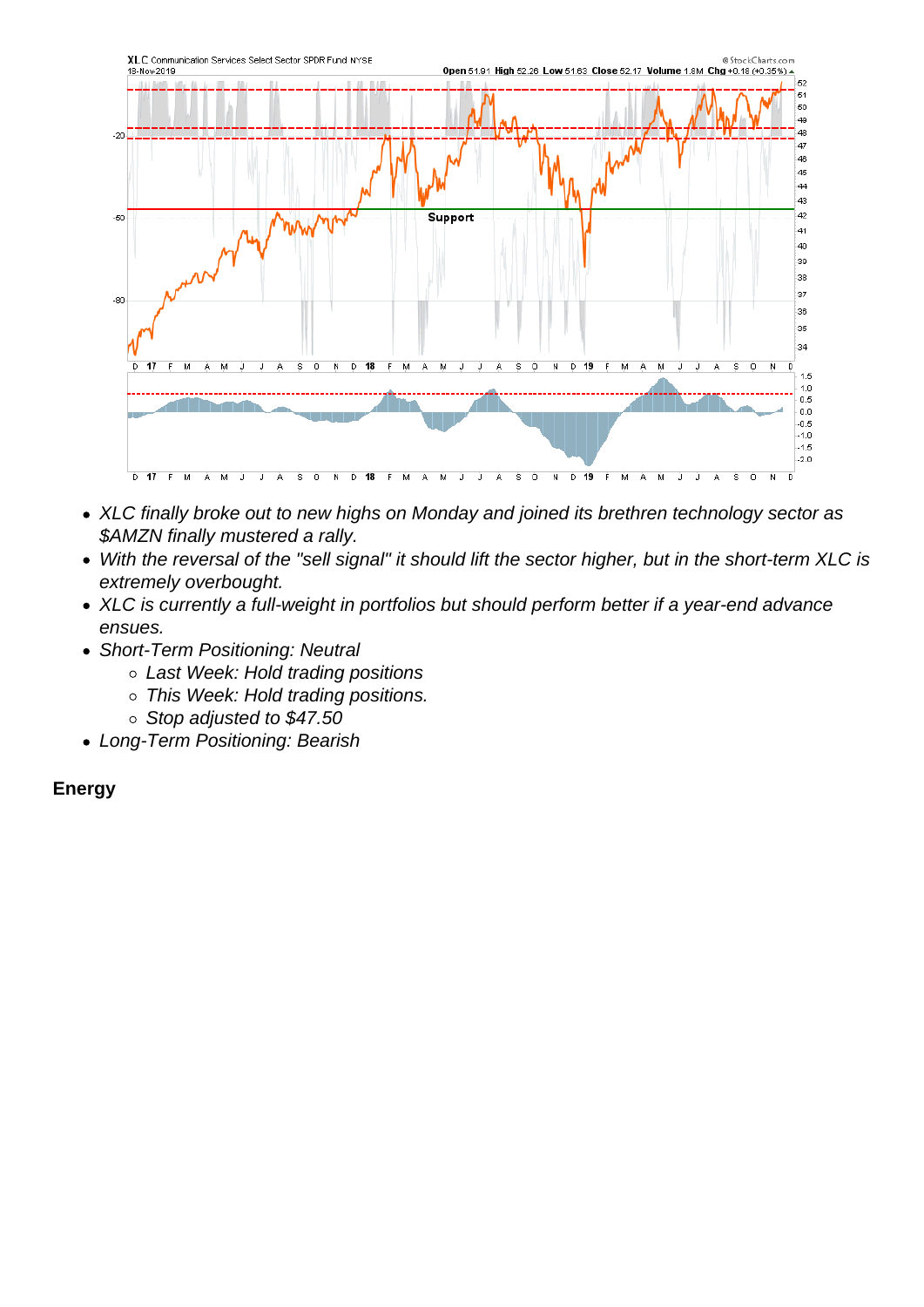- XLE failed at downtrend resistance which is disappointing.
- The "sell signal" has been reversed. With relative performance improving, we may see more gains but the failure to break above resistance keeps us out of the sector for now.
- While there is "value" in the sector, there is no need to rush into a position just yet. The right opportunity and timing will come, it just isn't right now.
- Short-Term Positioning: Bearish
	- Last week: No Position looking to add
	- This week: No Position looking to add
	- No position currently
- Long-Term Positioning: Bearish

**Financials**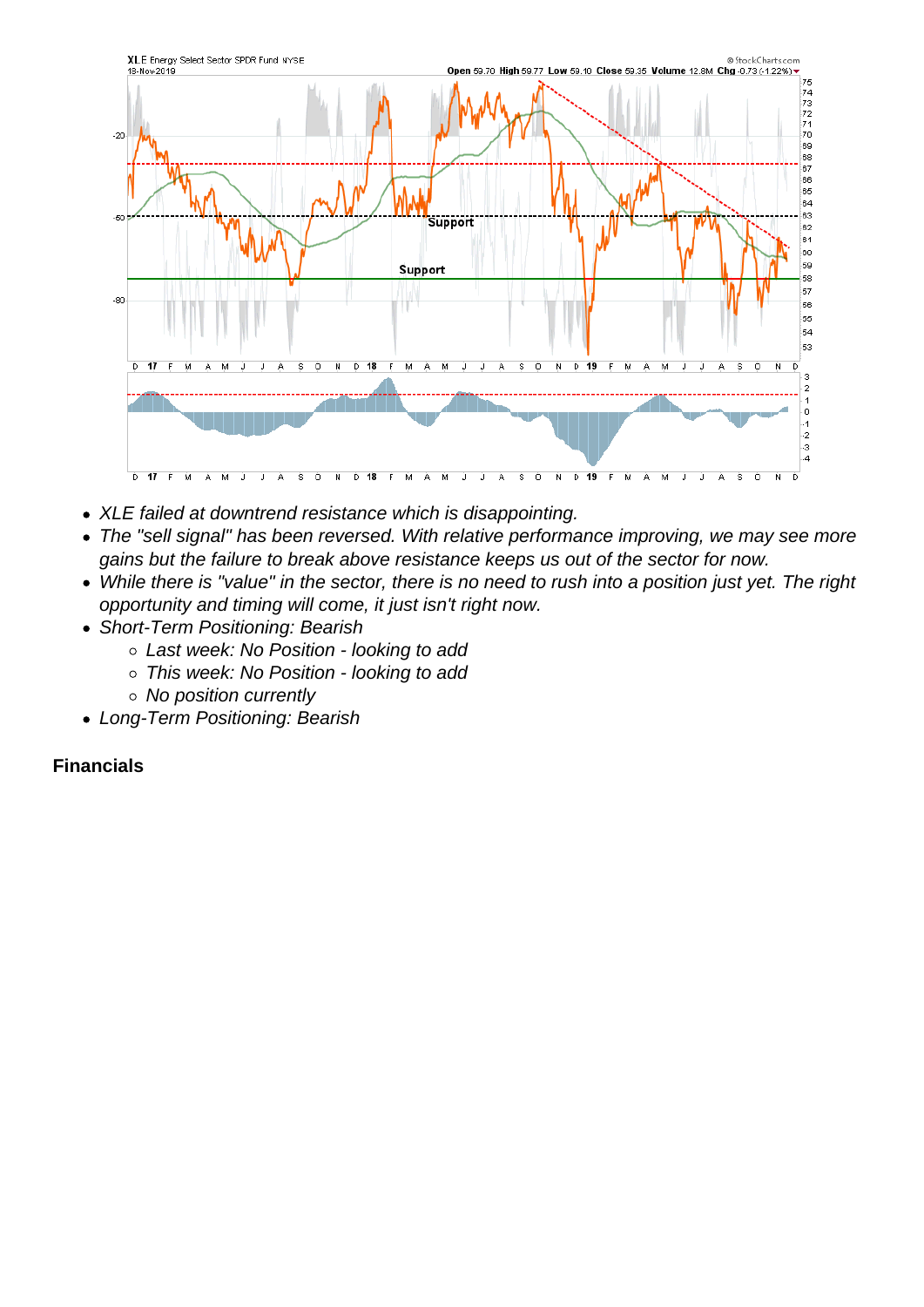- XLF finally broke out to new highs which makes it much more interesting to add to the portfolio.
- The sector is extremely overbought, and the buy signal is extremely extended as well. A pull back or consolidation is required to add holdings into the portfolio.
- We will see if a break above resistance can hold before adding exposure back into portfolios for a "trading basis" only.
- Short-Term Positioning: Neutral
	- Last week: Closed Out/No Position.
	- o This week: Closed Out/No Position.
	- o Stop-loss adjusted to \$26.00
- Long-Term Positioning: Bearish

Industrials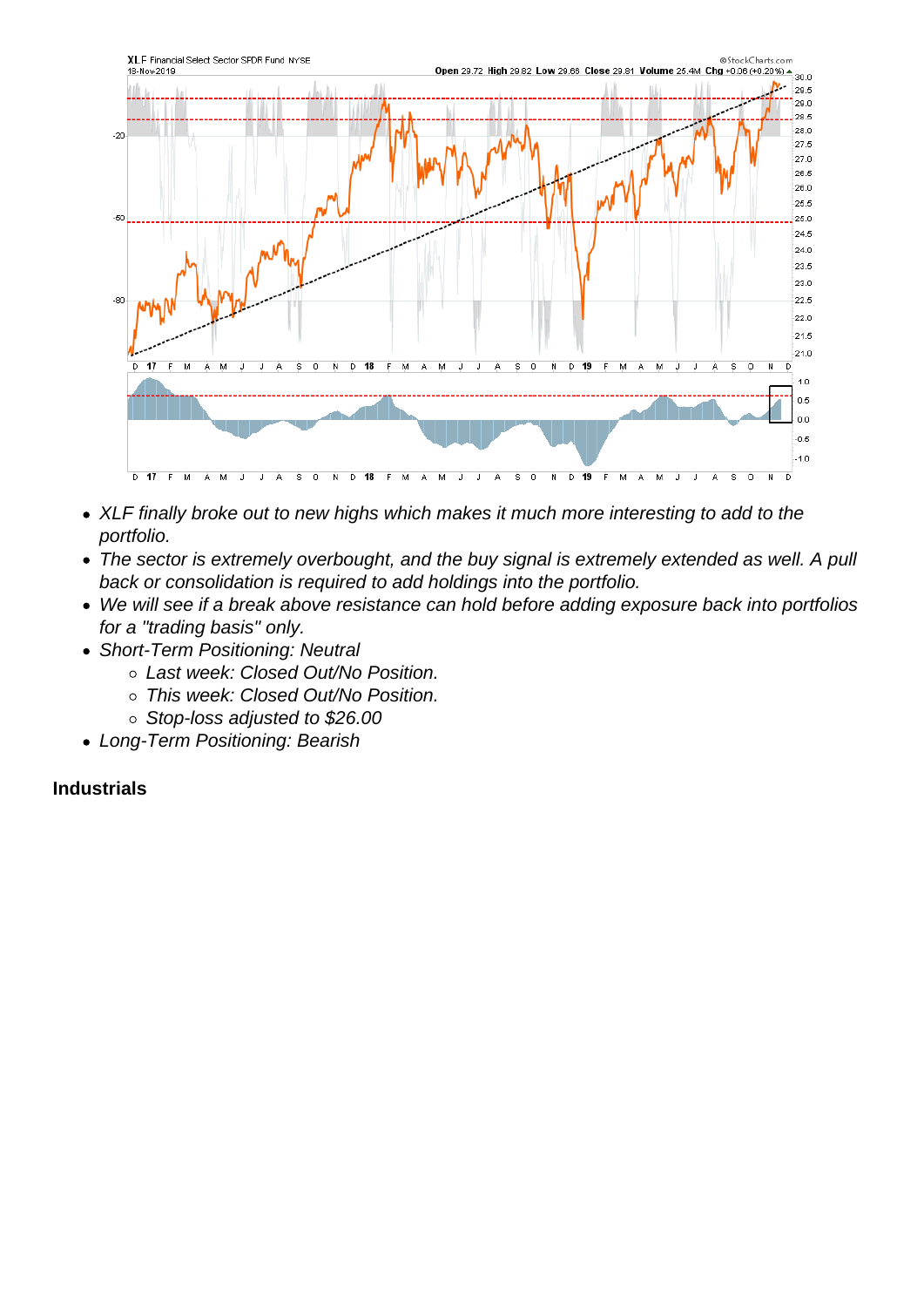- Like XLF, XLI broke out to new highs. After a long-consolidation, this is an important development.
- As with Materials above, a rotation into cyclical exposures is likely to continue as QE and Trade Deals are hoped for.
- We are looking for a bit of consolidation and/or pullback to work off some of the extreme overbought condition before increasing our weighting.
- We have adjusted our stop-loss for the remaining position. We are looking to add back to our holdings on a reversal to a buy signal.
- Short-Term Positioning: Neutral
	- Last week: Hold 1/2 position
	- This week: Hold 1/2 position.
	- Stop-loss adjusted to \$75
- Long-Term Positioning: Neutral

**Technology**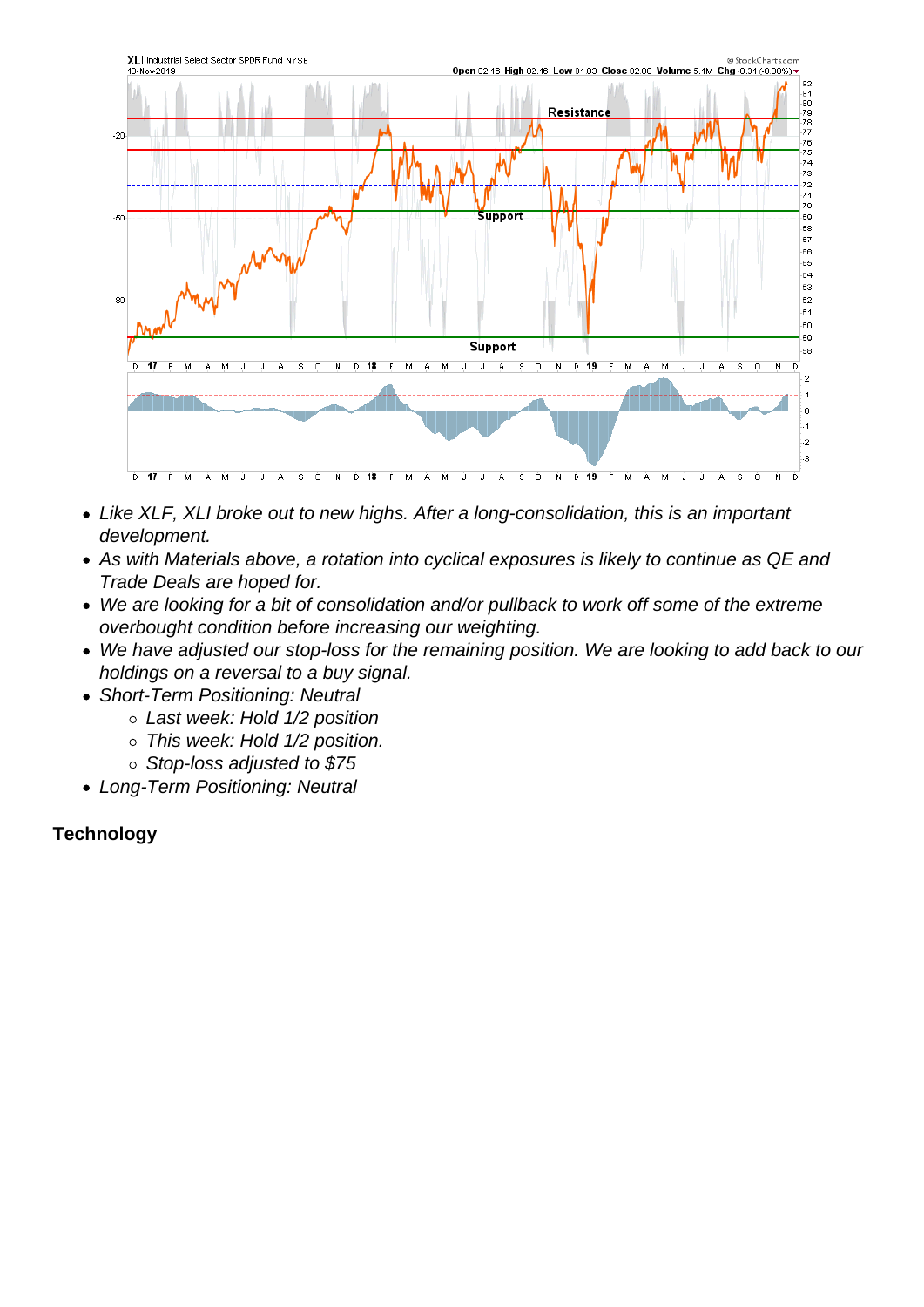- XLK is back to a more extreme overbought condition, but has now broken out of the consolidation. Given technology makes up about 1/5th of the S&P 500 weighting, this sector is dragging the whole market higher.
- We are currently target weight on Technology, but may increase exposure on a pullback to support within the overall uptrend. (A retest of the breakout that holds) The upper rising trendline is also providing resistance so look to add on a pullback that holds the lower trendline support.
- Short-Term Positioning: Bullish
	- Last week: Hold position
	- This week: Hold position
	- Stop-loss adjusted to \$77.50
	- Long-Term Positioning: Neutral

**Staples**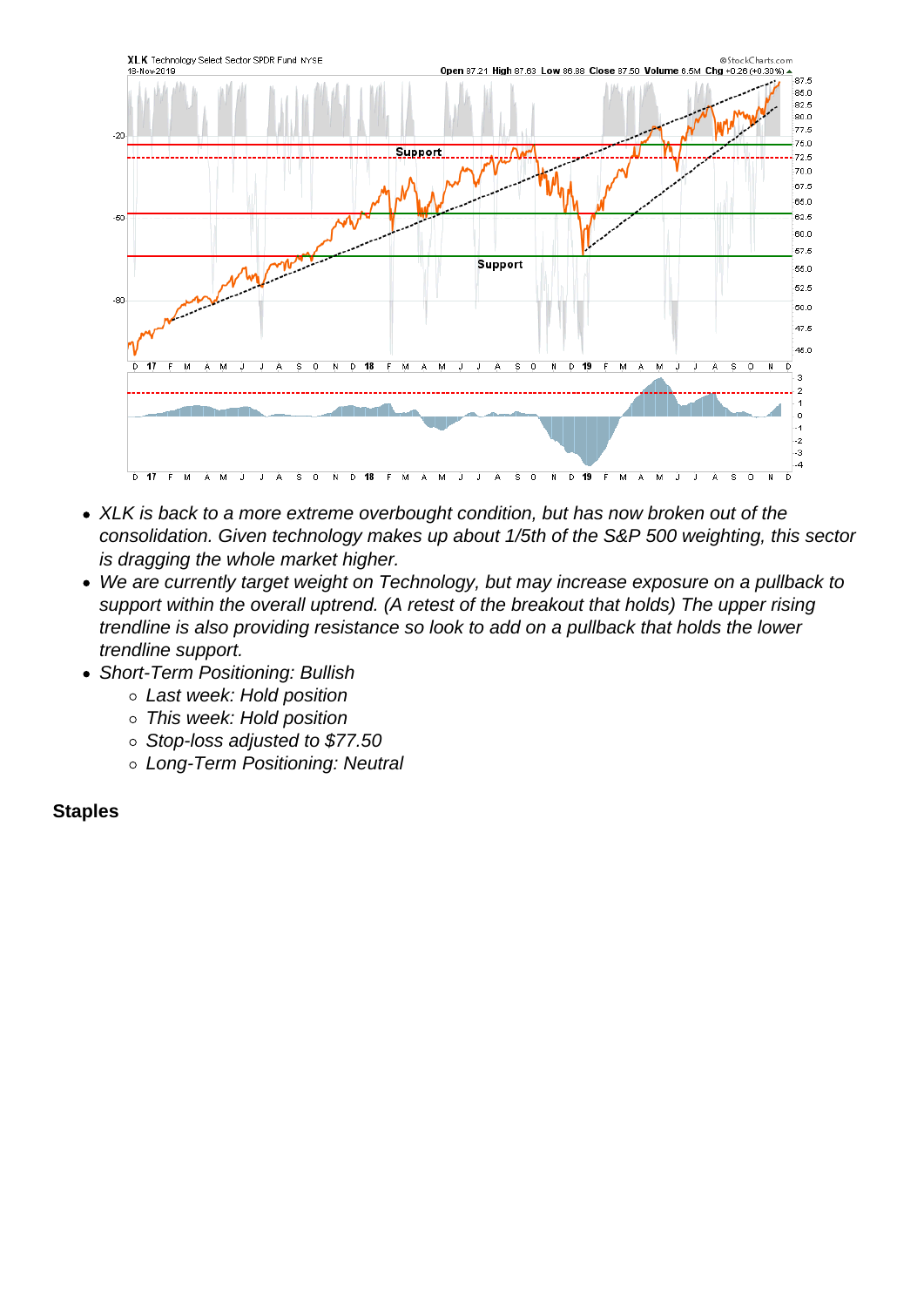- Defensive sectors have started to perform better as money is just chasing markets now.
- XLP continues to hold its very strong uptrend as has now broken out to new highs.
- If the short-term "sell signal" is reversed, it could provide additional lift to the sector.
- We previously took profits in XLP and reduced our weighting from overweight.
- Short-Term Positioning: Bullish
	- Last week: Hold positions, take profits if needed.
	- This week: Hold positions, take profits if needed.
	- Stop-loss adjusted to \$58
	- Long-Term Positioning: Bullish

Real Estate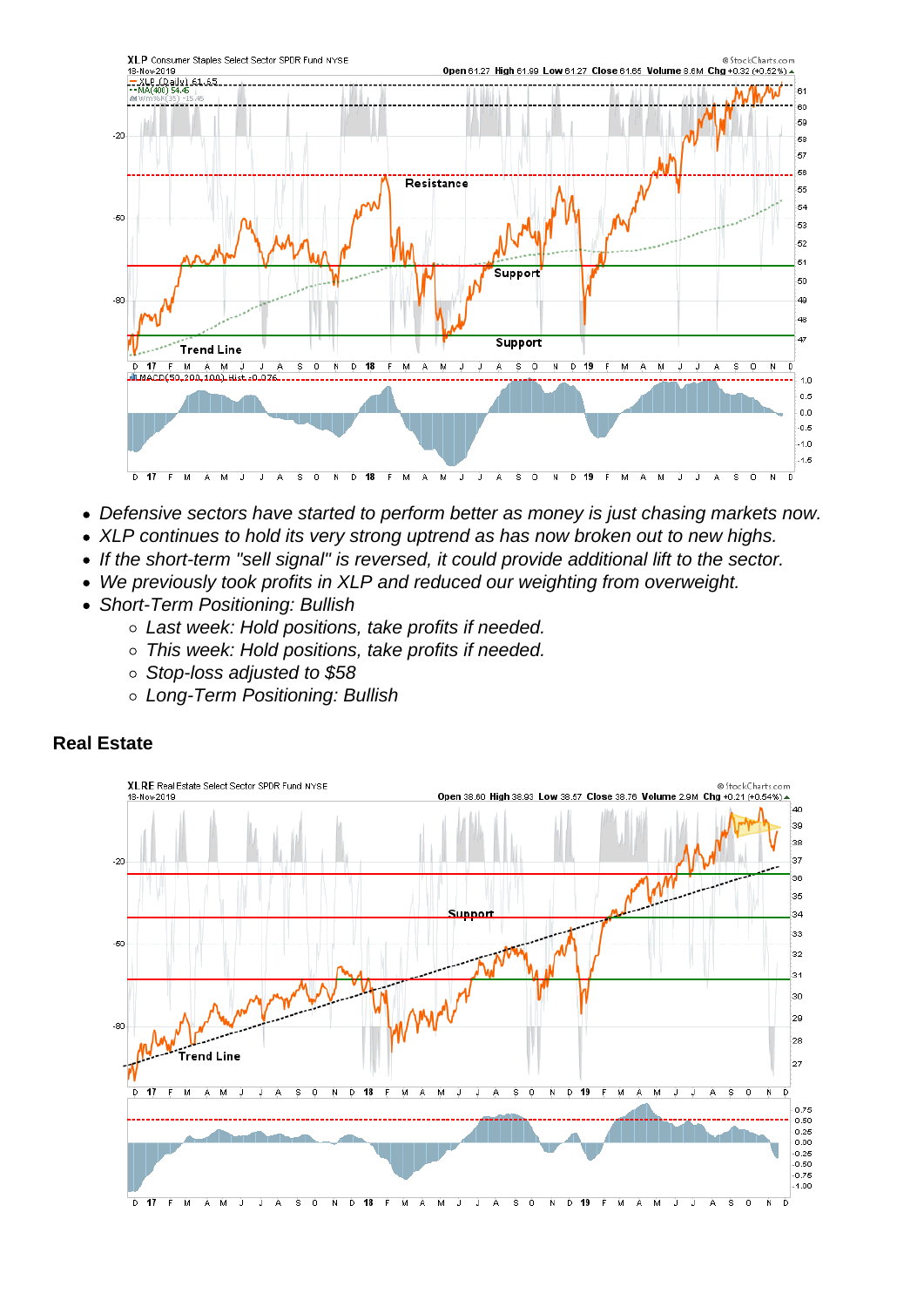- As noted last week, XLRE was consolidating its advance within a very tight pattern but broke to the downside. The rally on Monday is now looking to test that previous support as new resistance.
- We had previously recommended taking profits and rebalancing risk as the overbought condition needed to be corrected. XLRE reversed the breakout this past week, and is now testing support again.
- XLRE Registered a deep "sell signal" and is oversold.
- You can add to positions if you are underweight but maintain a stop at recent lows for new purchases.
- Short-Term Positioning: Bullish
	- Last week: Hold position.
	- This week: Hold position.
	- o Stop-loss adjusted to \$36.00 for profits.
- Long-Term Positioning: Bullish

**Utilities** 

- XLRE and XLU are virtually the same commentary with XLU rallying to test previous support.
- After taking profits, we have time to be patient and wait for the right setup. We may be getting an opportunity here soon if support can hold as the overbought condition is reversed.
- Long-term trend line remains intact but XLU and the sell signal is now triggered. A reversal of the sell signal will provide more lift.
- Positions can be added with a stop at recent lows for new holdings.
- We took profits recently but carry a full-weight in portfolios currently.
- Short-Term Positioning: Bullish
	- Last week: Hold position.
	- This week: Hold position
	- Stop-loss adjusted to support at \$58.00
- Long-Term Positioning: Bullish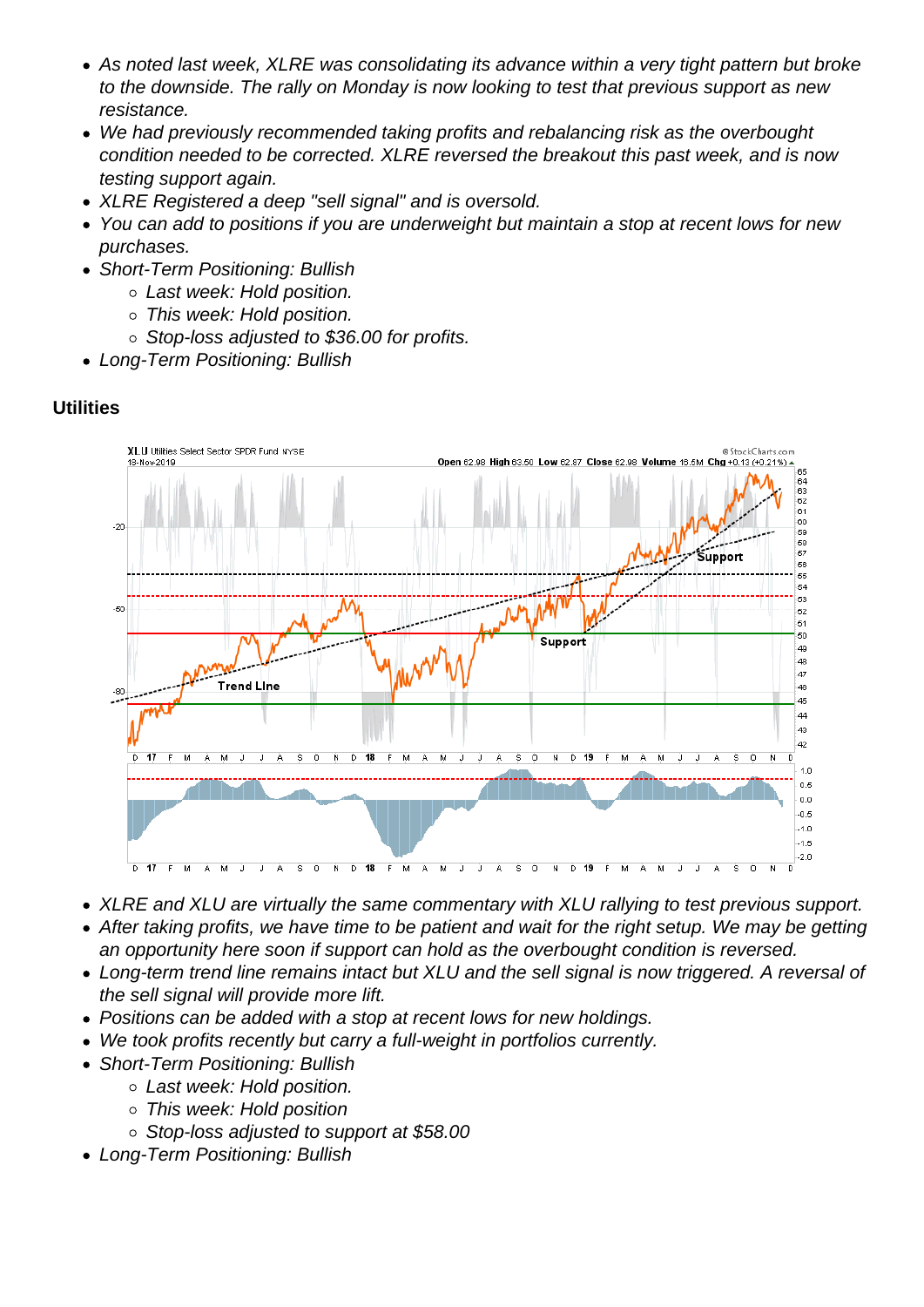- XLV has remained intact and has broken out to new highs. With the "buy signal" now triggered, healthcare is much more interesting.
- As noted previously, healthcare will likely begin to perform better soon if money begins to look for "value" in the market. That has been the case as of late.
- We are looking for entry points to add to current holdings and we added a new holding in the Equity portfolio.
- We continue to maintain a fairly tight stop for now, but look for a reduction of the overbought condition to add weight to the sector.
- Short-Term Positioning: Neutral
	- Last week: Hold position.
	- This week: Hold position
	- Stop-loss adjusted to \$88
- Long-Term Positioning: Neutral

**Discretionary**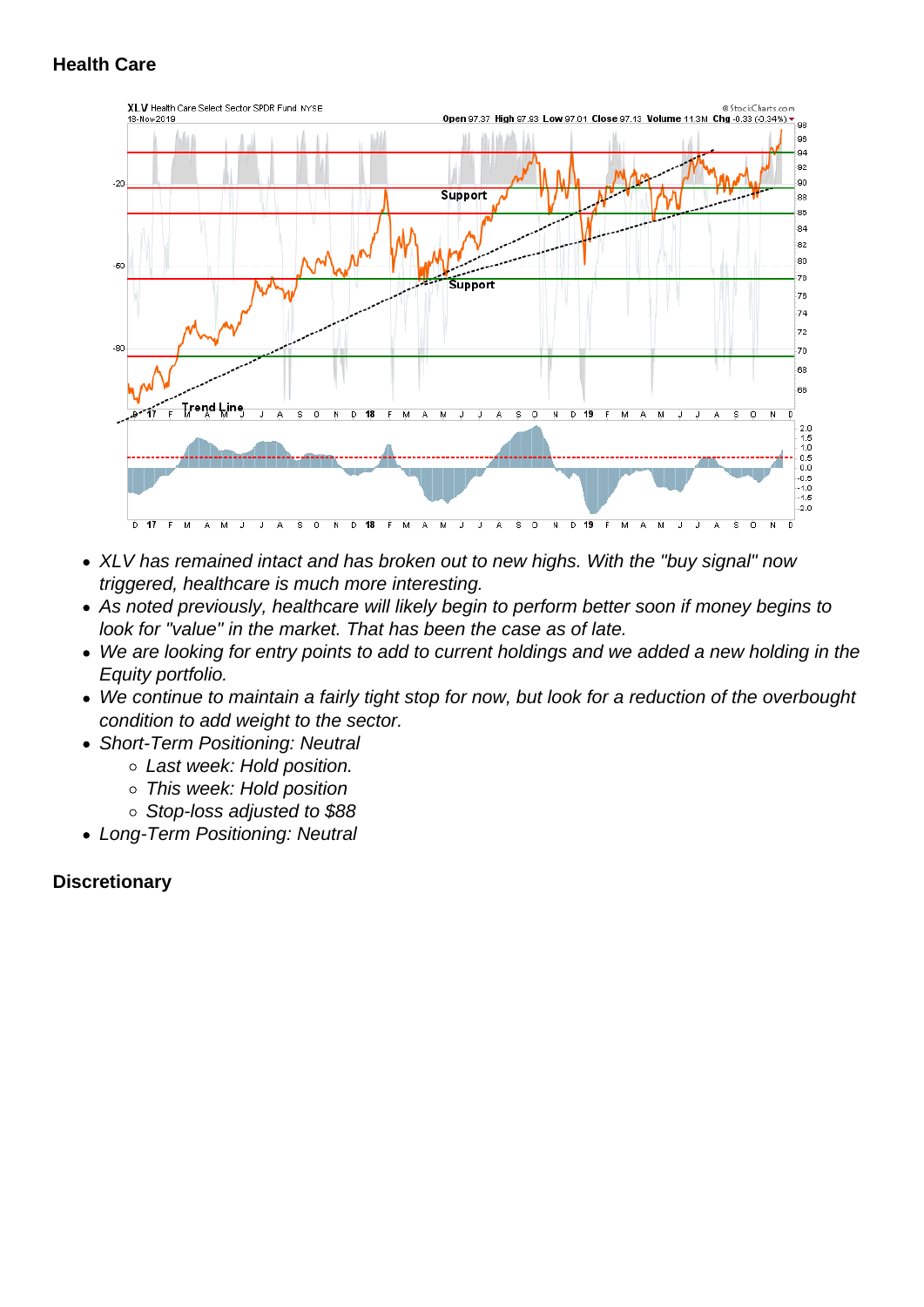- The rally in XLY has not participated as much as other sectors like Financials, Industrials and Materials, and has failed to break above resistance.
- We added to our holdings previously to participate with the current rally, but are carrying a tight stop on the whole position.
- XLY is struggling to reverse back to a buy signal, and overhead resistance is going to problematic short-term.
- Hold current positions for now, as the Christmas Shopping Season is approaching, which should help push the sector higher. However, the dismal performance relative to other sectors of the markets suggests not adding new/additional exposure currently.
- Short-Term Positioning: Neutral
	- Last week: Hold position
	- This week: Hold position
	- o Stop-loss adjusted to \$115.
- Long-Term Positioning: Neutral

**Transportation**